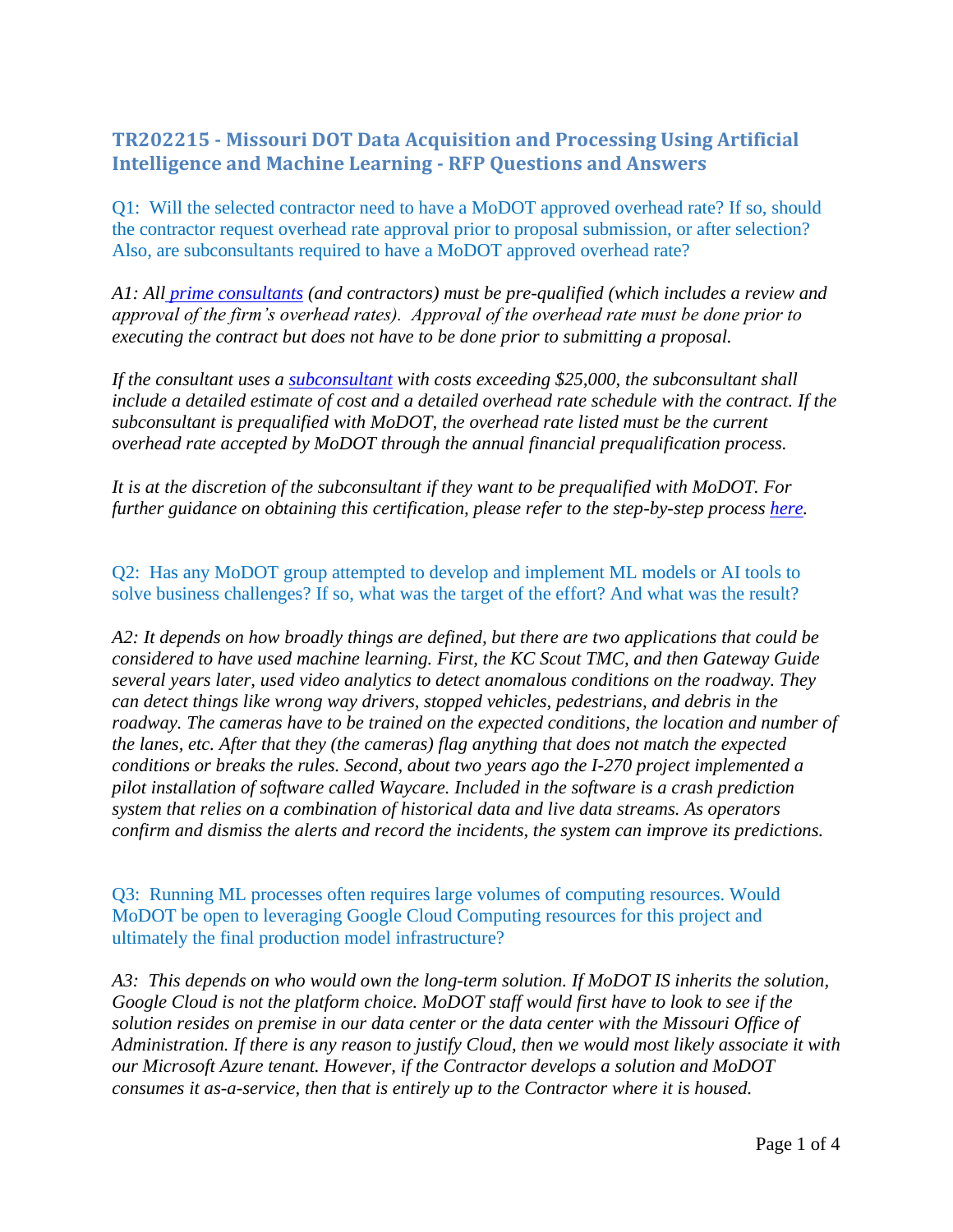*Ultimately, it is on the Contractor to provide more details on the proposal and solution(s). From there, MoDOT IS could make architectural decisions. Whatever the outcome, MoDOT IS would then have to review ongoing costs for a Cost-Benefit Analysis.*

- Q4: With regard to Task 3a:
	- a. Has MoDOT pre-identified a set of target data collection activities for the consultant to focus on?
	- b. Are the primary data collection activities that are/or could be the target of this evaluation already well-documented?

*A4: No, but other state DOTs have used these processes. MoDOT is open to suggestions and does not want to be restricted by preconceived thoughts on what data could be collected.*

Q5: With regard to Task 3b, will MoDOT staff provide (source, standardize, integrate) all of the data needed by the team for training and analysis? If not, how much support will be available from MoDOT staff to help with the sourcing and preparation of the data necessary for ML model training?

*A5: If the method proposed is something that MoDOT already uses and collects data, then this information will be provided to the Contractor. If the Contractor recommends a new technology / method of collection, then the data is not available. It will be up to the Contractor to collect data and provide a demonstration of proof of concept.*

Q6: With regard to Task 4, will MoDOT staff be able to provide the cost breakdowns for their current data collection efforts and provide that information to our team for comparison with the costs of ML approaches?

*A6: MoDOT will provide an estimate of costs associated with the work effort involved for the current processes used by MoDOT.* 

Q7: Given the exploratory nature of the research effort, and the unknowns about the LOE to launch ML training and modeling, how much flexibility is there about the delivery of 1 versus 2 or 3 ML models and their cost-benefit analysis? Are there additional budget resources that can be added to match the potential level of effort?

*A7: The Contractor needs to tell MoDOT how many models they can provide and not exceed the budget outlined in the RFP.*

Q8: Is there a reason MoDOT has the final report and deliverables due May 2024? Is the agency interested in and able to support a more compact timeline, potentially 6 month or less?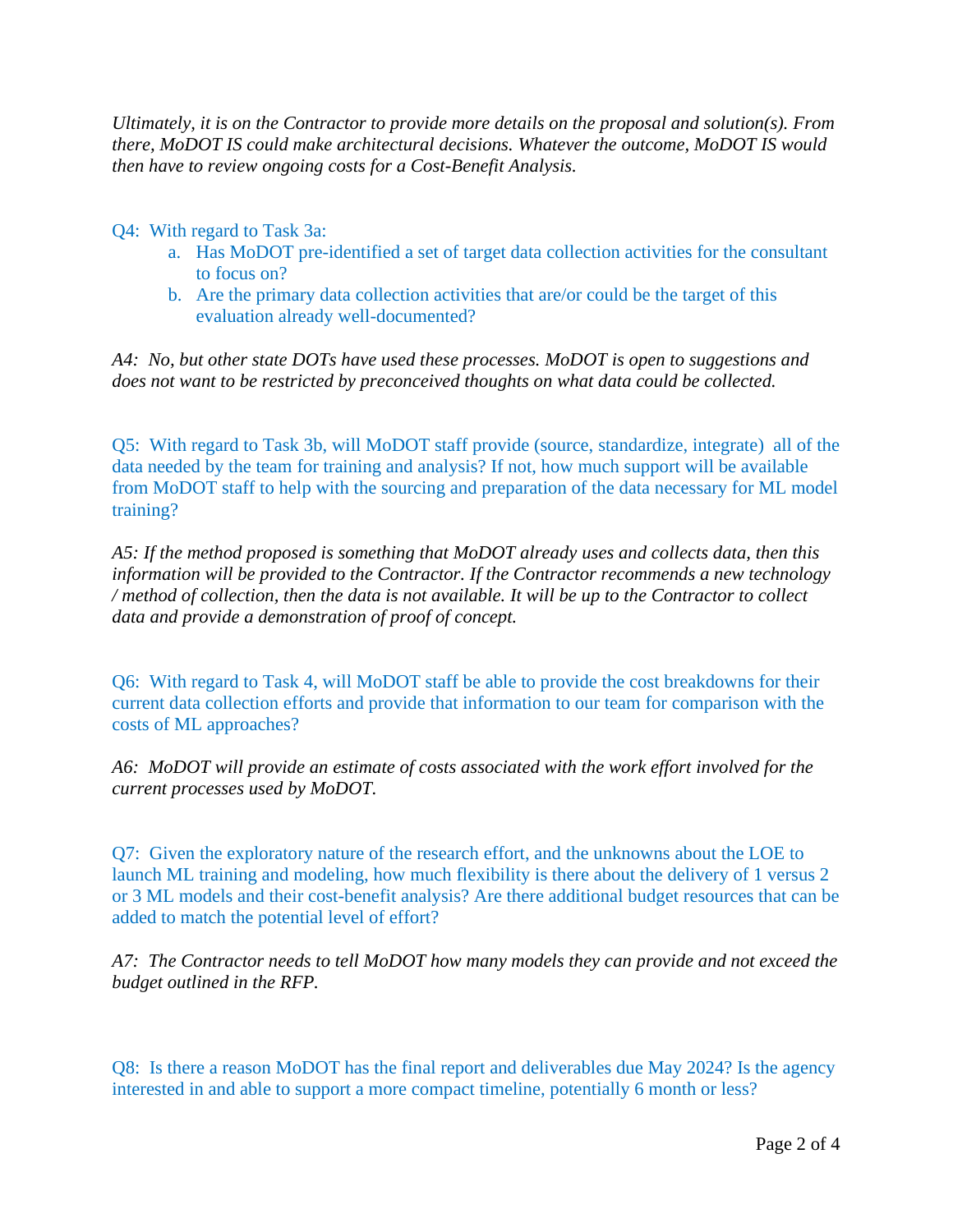*A8: MoDOT does a "best guess" on how long it takes to complete a project. However, if the Contractor believes it can be done sooner, MoDOT encourages submitting a revised project delivery schedule with the proposal.*

Q9: If the PI is not licensed in Missouri and the Co-Pi is licensed in Missouri, can we procced with proposal submission? We want to confirm that this is acceptable and the PI roles do not need to be reversed.

*A9: Yes, MoDOT policy allows for Principal Investigator responsibilities to be split between two (2) professionals. MoDOT requires at least one of the Co-Principal Investigators to be a licensed Professional Engineer (PE) in the state of Missouri. The licensed Co-Principal Investigator will be considered the engineer of responsibility and therefore required to sign and seal all reports and any recommended specifications in accordance with Section 327.411(1) RSMo. This requirement cannot be waived.* 

Q10: Is it acceptable to conduct the meetings virtually? If so, is Microsoft Teams an acceptable technology platform to use for the meetings?

*A10: Yes, most meetings are currently being conducted virtually due to COVID-19. MoDOT uses Microsoft Teams for virtual meetings but is open to other platforms.*

Q11: Page 3 of 9, Task 3b

• Would you clarify this sentence: "The Contractor will then develop processes and report to MoDOT as analysis is completed for each distinct project." Specifically, what is meant by the term "develop processes."

*A11: This refers to data collection processes done through AI or ML. The Contractor needs to demonstrate a "proof of concept" to show that the process is valid and better than (or equivalent to) current methodology.* 

Q12: Page 4 of 9, Final Presentation

• Will the meeting fees be covered by MoDOT?

*A12: The cost proposal should include all expenses related to the project (travel costs, overhead rates, salaries, fixed fee, etc.)*